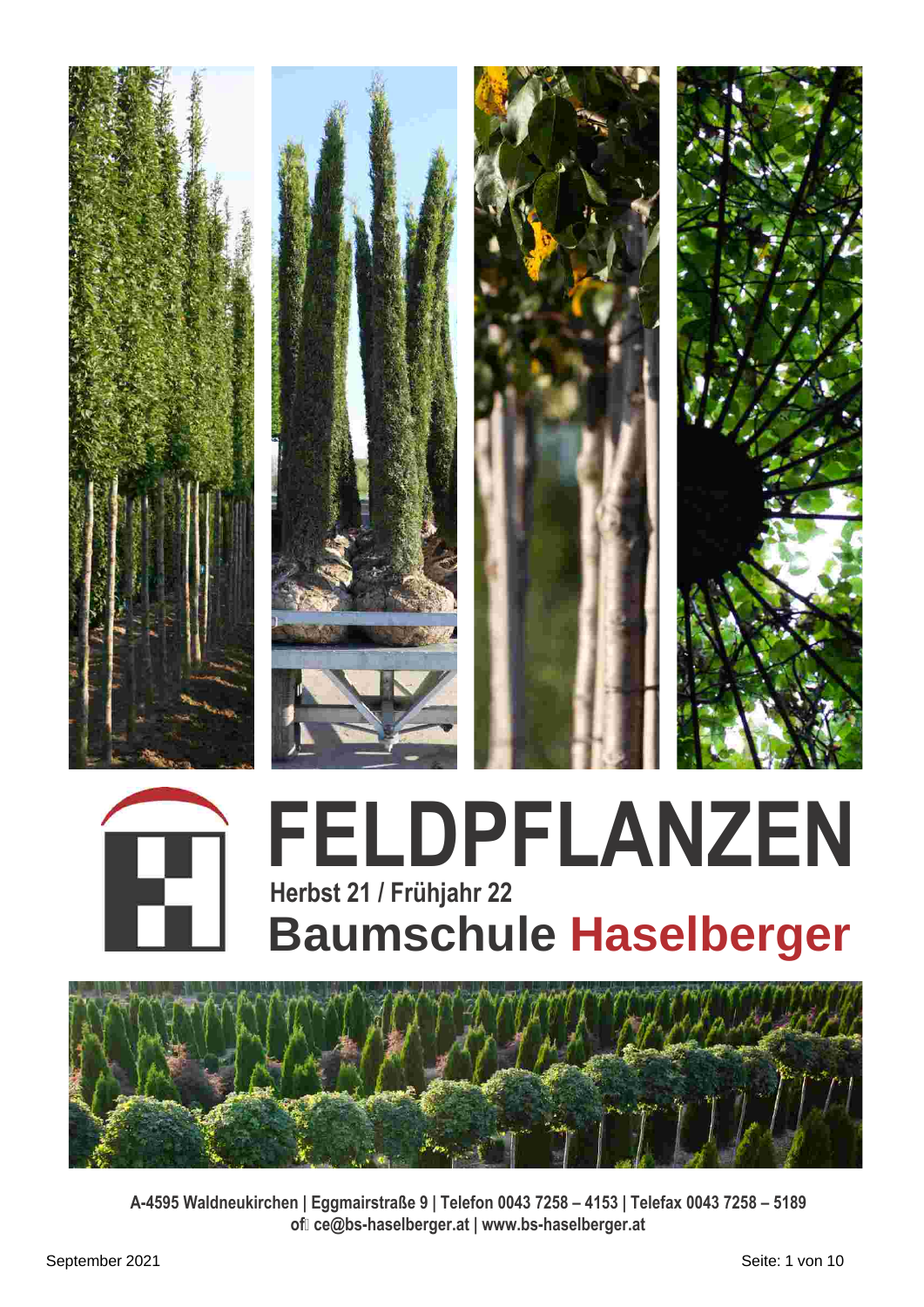|                                                 | Qualität                    | Größe     |
|-------------------------------------------------|-----------------------------|-----------|
| Formgehölze                                     |                             |           |
| Acer campestre 'Elsrijk'                        | Ho.Co Spalier auf Stamm     | 35-40     |
|                                                 | Ho.Co Spalier auf Stamm     | 40-45     |
|                                                 | mB                          | 100-110   |
| Buxus sempervirens eiförmig<br>$\mathbf{u}$     | mB                          | 130-140   |
| $\mathbf{u}$                                    |                             | 140-150   |
| $\mathbf{u}$                                    | mB<br>mB                    |           |
| $\mathbf{u}$                                    |                             | 150-160   |
|                                                 | mB                          | 170-180   |
| <b>Buxus sempervirens Kugel</b><br>$\mathbf{u}$ | mB                          | 100-110   |
|                                                 | mB                          | 110-120   |
| <b>Carpinus betulus</b>                         | mB Quadratische Säule 40/50 | 500-550   |
| <b>Carpinus betulus 'Sojus'</b><br>$\mathbf{u}$ | Hei mB                      | 500-550   |
|                                                 | Hei mB                      | 550-600   |
| $\mathbf{u}$                                    | Hei Co                      | 600-650   |
| $\mathbf{u}$                                    | Ho.mB                       | 25-30     |
| $\mathbf{u}$                                    | Ho.mB                       | $30 - 35$ |
| $\mathbf{u}$                                    | H Co                        | 35-40     |
| <b>Carpinus betulus Kegel</b>                   | mB 250br                    | 550-600   |
| <b>Carpinus betulus Kegel auf Stamm</b>         | <b>HmB</b>                  | $25 - 30$ |
| $\mathbf{u}$                                    | <b>HmB</b>                  | $30 - 35$ |
| $\mathbf{u}$                                    | H Co                        | 40-45     |
| <b>Carpinus betulus Spalier auf Stamm</b>       | HmB                         | $20 - 25$ |
| $\mathbf{u}$                                    | HmB                         | 25-30     |
| $\mathbf{u}$                                    | HmB                         | $30 - 35$ |
| <b>Carpinus betulus Tropfen auf Stamm</b>       | <b>HmB</b>                  | $30 - 35$ |
| Carpinus betulus Würfel auf Stamm               | <b>HmB</b>                  | 25-30     |
| $\overline{\mathbf{u}}$                         | HmB                         | $30 - 35$ |
| Juniperus scopulorum 'MEDICI'                   | Extra schlanke Säule mB     | 450-500   |
| $\mathbf{u}$                                    | Extra schlanke Säule mB     | 500-550   |
| $\mathbf{u}$                                    | Extra schlanke Säule mB     | 550-600   |
| Platanus acerifolia Dachform auf Stamm          | Ho.mB Sth 250               | $16 - 18$ |
| п.                                              | Ho.mB Sth 250               | 18-20     |
| $\mathbf{u}$                                    | Ho.mB Sth 280               | $20 - 25$ |
| $\mathbf{u}$                                    | Ho.mB Sth 250               | $20 - 25$ |
| $\mathbf{u}$                                    | Ho.Co Sth 260               | 25-30     |
| $\mathbf{u}$                                    |                             |           |
| $\mathbf{u}$                                    | Ho.Co Sth 240               | 25-30     |
| $\mathbf{u}$                                    | Ho.mB Sth 220               | 25-30     |
| п.                                              | Ho.mB Sth 220               | $30 - 35$ |
|                                                 | Ho.mB Sth 240               | 35-40     |
| $\mathbf{u}$                                    | Ho.mB Sth 200               | 40-45     |
| $\mathbf{u}$                                    | Ho.mB Sth 220               | 40-45     |
| $\mathbf{u}$                                    | Ho.mB Sth 240               | 40-45     |
| <b>Platanus hispanica</b>                       | Ho.Co Spalierform           | 40-45     |
| Taxus baccata 'Kleine Grüne Kugel'              | mB Kugel o. Co              | $25 - 30$ |
| $\mathbf{u}$                                    | mB Kugel o. Co              | $30 - 35$ |
| $\mathbf{u}$                                    | mB Kugel o. Co              | 35-40     |
| $\mathbf{u}$                                    | mB Kugel o. Co              | 40-45     |
| $\mathbf{u}$                                    | mB Kugel o. Co              | $50 - 55$ |
| ш                                               | mB Kugel o. Co              | 55-60     |
| $\mathbf{u}$                                    | mB Kugel o. Co              | $60 - 65$ |
|                                                 |                             |           |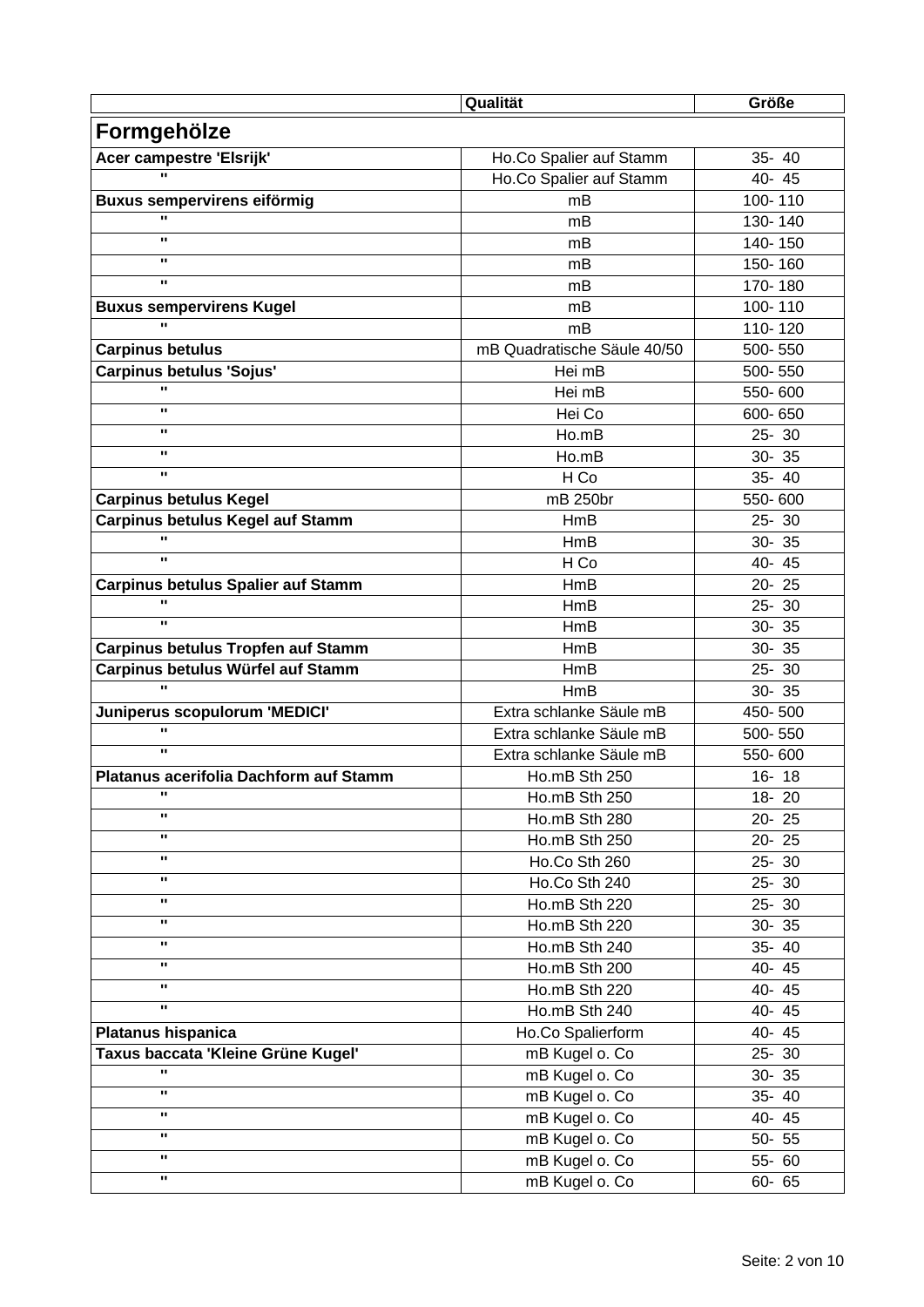|                                                         | Qualität                           | Größe              |
|---------------------------------------------------------|------------------------------------|--------------------|
| Taxus baccata 'Kleine Grüne Kugel'                      | mB Kugel o. Co                     | $65 - 70$          |
| $\mathbf{u}$                                            | mB Kugel o. Co                     | 70-75              |
| $\mathbf{u}$                                            | mB Kugel o. Co                     | 80-85              |
| $\mathbf{u}$                                            | mB Kugel o. Co                     | 85-90              |
| п.                                                      | mB Kugel o. Co                     | 90-95              |
| $\mathbf{u}$                                            | mB Kugel o. Co                     | 95-100             |
| $\mathbf{u}$                                            | mB Kugel o. Co                     | 100-125            |
| <b>Taxus baccata Kugel</b>                              | mB                                 | 50-60              |
| $\mathbf{u}$                                            | mB                                 | 60-70              |
| $\mathbf{u}$                                            | mB                                 | 70-80              |
| $\mathbf{u}$                                            | mB                                 | 180-200            |
| $\mathbf{u}$                                            | mB                                 | 200-220            |
| <b>Taxus baccata Würfel</b>                             | mB                                 | 100-125            |
|                                                         | extra schlanke Säule mB            |                    |
| Thuja smaragd 'Medici'<br>$\mathbf{u}$                  | extra schlanke Säule mB            | 150-175<br>175-200 |
| $\mathbf{u}$                                            |                                    |                    |
| $\mathbf{u}$                                            | extra schlanke Säule mB            | 200-225            |
| п.                                                      | extra schlanke Säule mB            | 225-250            |
|                                                         | extra schlanke Säule mB            | 250-275            |
| п.                                                      | extra schlanke Säule mB            | 275-300            |
| $\mathbf{u}$                                            | extra schlanke Säule mB            | 300-325            |
| $\mathbf{u}$                                            | extra schlanke Säule mB            | 325-350            |
| $\mathbf{u}$                                            | extra schlanke Säule mB            | 350-375            |
| $\mathbf{u}$                                            | extra schlanke Säule mB            | 375-400            |
| п.                                                      | mehrstämmig                        | 400-450            |
| $\mathbf{u}$                                            | extra schlanke Säule mB            | 400-425            |
| $\mathbf{u}$                                            | extra schlanke Säule mB            | 425-450            |
| Thuja smaragd 'Medici' auf Stamm                        | extra schlanke Säule h.m.B.        | $16 - 18$          |
| $\mathbf{u}$                                            | extra schlanke Säule H.m.B.        | $18 - 20$          |
| $\mathbf{u}$                                            | extra schlanke Säule Sth 100 mB    | $20 - 25$          |
| п.                                                      | extra schlanke Säule H.m.B.        | 20-25              |
| п.                                                      | extra schlanke Säule H.m.B.        | 25-30              |
| п.                                                      | extra schlanke Säule H.m.B         | 30-35              |
| $\mathbf{u}$                                            | extra schlanke Säule H.m.B.        | 35-40              |
| Tilia cordata 'Greenspire' Spalier auf Stamm            | Ho.Co                              | $30 - 35$          |
| $\mathbf{u}$                                            | Ho.Co                              | 35-40              |
|                                                         |                                    |                    |
| Laubgehölze                                             |                                    |                    |
| Acer negundo 'Flamingo'                                 | Ho.mB                              | 60-70              |
| Acer palmatum 'Bloodgood'                               | B.m.B. extra stark u. breit u. Co  | 200-225            |
| $\mathbf{u}$                                            | B.m.B. extra stark u. breit u. Co  | 225-250            |
| Acer palmatum 'Dissectum' Garnet                        | B.m.B. extra stark u. breit u. Co  | 80-100             |
| $\mathbf{u}$                                            | B.m.B. extra stark u. breit u. Co  | 100-125            |
| $\mathbf{u}$                                            | B.m.B. extra stark u. breit u. Co  | 125-150            |
| п.                                                      | B.m.B. extra stark u. breit u. Co  | 150-175            |
| $\mathbf{u}$                                            | B.m.B. extra stark u. breit u. Co  | 175-200            |
|                                                         |                                    |                    |
| Acer palmatum 'Dissectum' Inaba shidare<br>$\mathbf{u}$ | B.m.B. extra stark u. breit o. Co. | 150-175            |
|                                                         | B.m.B. extra stark u. breit u. Co  | 175-200            |
| Acer palmatum 'Dissectum Virides'<br>$\mathbf{u}$       | B.m.B. extra stark u. breit u. Co  | 80-100             |
|                                                         | B.m.B. extra stark u. breit u. Co  | 100-125            |
| п.                                                      | B.m.B. extra stark u. breit u. Co  | 125-150            |
| п.                                                      | B.m.B. extra stark u. breit o. Co  | 150-175            |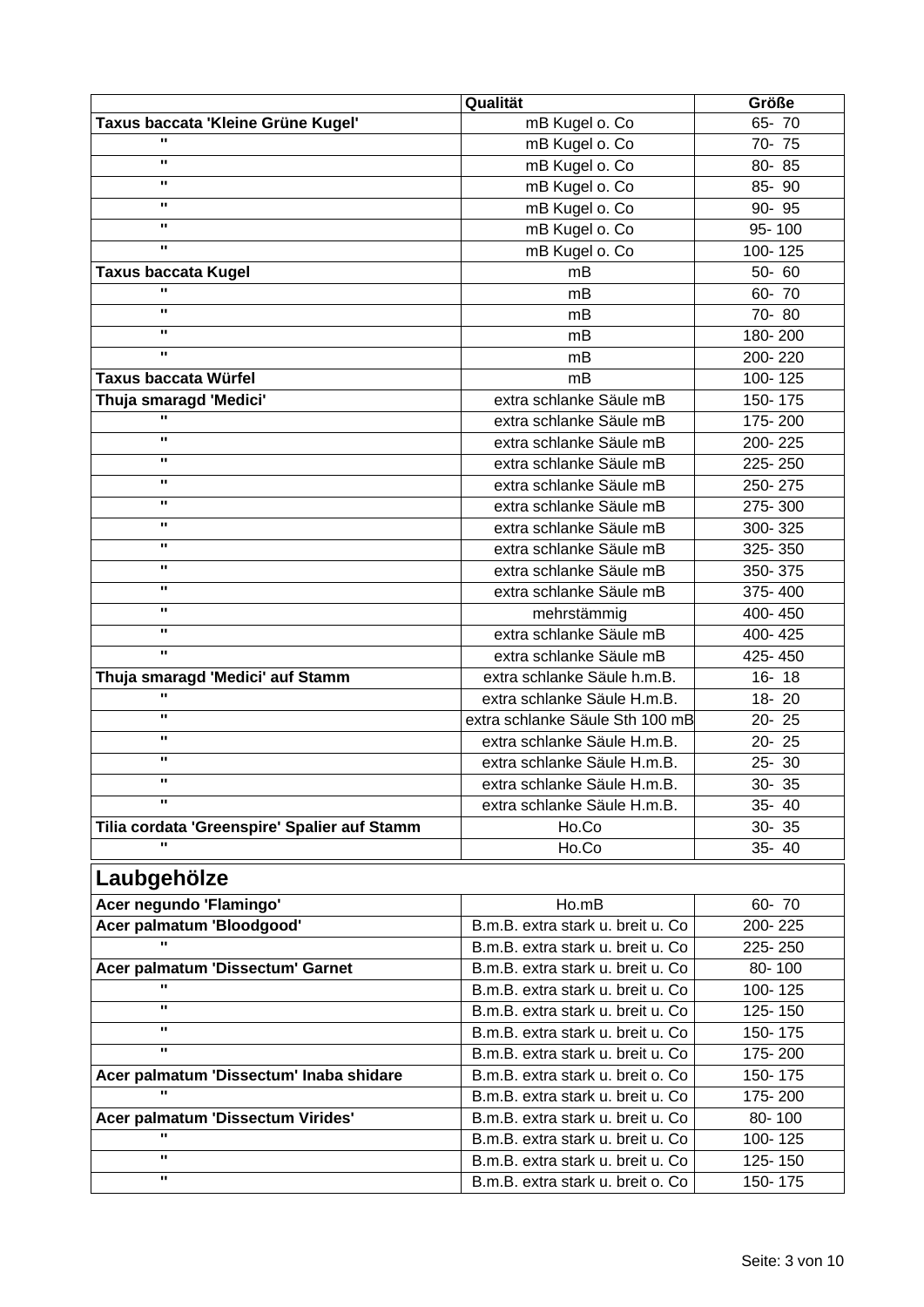|                                    | Qualität                          | Größe     |
|------------------------------------|-----------------------------------|-----------|
| Acer palmatum 'Dissectum Virides'  | B.m.B. extra stark u. breit o. Co | 175-200   |
| <b>Acer platanoides</b>            | Ho.mB                             | 35-40     |
| $\mathbf{u}$                       | Ho.mB                             | 40-45     |
| $\mathbf{u}$                       | Ho.mB                             | $50 - 60$ |
| Acer platanoides 'Columnare'       | Ho.mB                             | 14-16     |
| $\mathbf{u}$                       | Ho.mB                             | $16 - 18$ |
| $\mathbf{u}$                       | Ho.mB                             | $20 - 25$ |
| $\mathbf{u}$                       | Ho.mB                             | $25 - 30$ |
| $\mathbf{u}$                       | Ho.mB                             | $30 - 35$ |
| $\mathbf{u}$                       | Ho.mB                             | 35-40     |
| $\mathbf{u}$                       | Ho.mB                             | 70-80     |
| $\mathbf{u}$                       | Ho.Co                             | 18-20     |
| $\mathbf{u}$                       | Ho.Co                             | $50 - 60$ |
| Acer platanoides 'Crimson King'    | Ho.mB                             | $12 - 14$ |
| $\mathbf{u}$                       | Ho.mB                             | $14 - 16$ |
| $\mathbf{u}$                       | Ho.mB                             | $16 - 18$ |
| $\mathbf{u}$                       | Ho.mB                             | 18-20     |
| $\mathbf{u}$                       | Ho.mB                             | $20 - 25$ |
| $\mathbf{u}$                       | Ho.mB                             | $25 - 30$ |
| $\mathbf{u}$                       | Ho.mB                             | 35-40     |
| Acer platanoides 'Deborah'         | Ho.mB                             | $25 - 30$ |
| $\mathbf{u}$                       | Ho.mB                             | $30 - 35$ |
| Acer platanoides 'Farlake's Green' | Ho.mB                             | 35-40     |
| Acer platanoides 'Globosum'        | Ho.mB Sth 220                     | $10 - 12$ |
| $\mathbf{u}$                       | Ho.mB Sth 220                     | $12 - 14$ |
| $\mathbf{u}$                       | Ho.mB Sth 220                     | $14 - 16$ |
| $\mathbf{u}$                       | Ho.mB Sth 200                     | 25-30     |
| $\mathbf{u}$                       | Ho.Co Sth 220                     | $25 - 30$ |
| $\mathbf{u}$                       | Ho.Co Sth 220                     | $30 - 35$ |
| $\mathbf{u}$                       | Ho.mB Sth 240                     | 30-35     |
| $\mathbf{u}$                       | Ho.Co Sth 200                     | 35-40     |
| $\mathbf{u}$                       | Ho.Co                             | 25-30     |
| Acer platanoides 'Royal Red'       | Ho.mB                             | $12 - 14$ |
| $\mathbf{u}$                       | Ho.mB                             | $14 - 16$ |
| $\mathbf{u}$                       | Ho.mB                             | $16 - 18$ |
| $\mathbf{u}$                       | Ho.mB                             | $18 - 20$ |
| Acer rubrum 'Scanlon'              | Ho.mB                             | $16 - 18$ |
| Aesculus carnea 'Briotii'          | Ho.mB                             | $10 - 12$ |
| $\mathbf{u}$                       | Ho.mB                             | $12 - 14$ |
| $\mathbf{u}$                       | Ho.mB                             | $14 - 16$ |
| $\mathbf{u}$                       | Ho.mB                             | $16 - 18$ |
| $\mathbf{u}$                       | Ho.mB                             | 25-30     |
| $\mathbf{u}$                       | Ho.mB                             | $30 - 35$ |
| $\mathbf{u}$                       | Ho.mB                             | 35-40     |
| $\mathbf{u}$                       | Ho.mB                             | 40-45     |
| Amelanchier 'Ballerina'            | Ho.mB                             | $16 - 18$ |
| Betula pendula 'Youngii'           | aufgebunden Sth 175 mB            | 250-300   |
| $\mathbf{u}$                       | HmB Sth 175                       | 14-16     |
| $\mathbf{u}$                       | HmB Sth 200                       | $16 - 18$ |
| $\mathbf{u}$                       |                                   |           |
| $\mathbf{u}$                       | HmB Sth 175                       | $16 - 18$ |
|                                    | HmB Sth 220                       | 18-20     |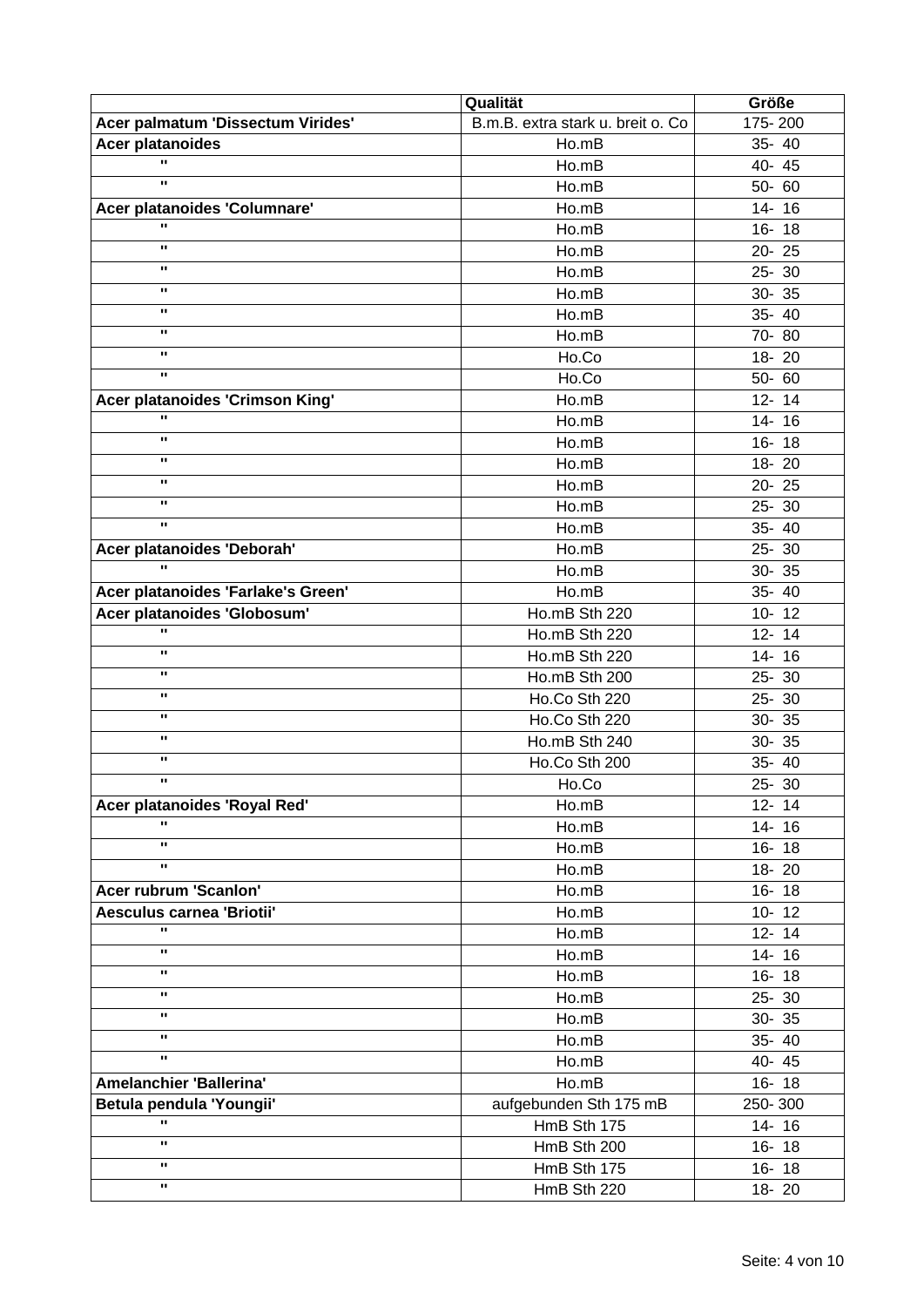|                                                      | Qualität                         | <b>Größe</b> |
|------------------------------------------------------|----------------------------------|--------------|
| Betula pendula 'Youngii'                             | HmB Sth 175                      | 18-20        |
| $\blacksquare$                                       | HmB Sth 220                      | $20 - 25$    |
| $\mathbf{u}$                                         | HmB Sth 175                      | 20-25        |
| $\mathbf{u}$                                         | HmB Sth 200                      | $20 - 25$    |
| <b>Betula utilis</b>                                 | Ho.Co                            | $20 - 25$    |
| <b>Carpinus betulus</b>                              | Basisbr.50cm Heigest.+form.3xVmE | 250-300      |
| $\overline{\mathbf{u}}$                              | Basisbr.50cm Heigest.+form.3xVmE | 300-350      |
| $\mathbf{u}$                                         | Basisbr.60cm Heigest.+form.3xVmE | 350-400      |
| $\mathbf{u}$                                         | Basisbr.80cm Heigest.+form.3xVmE | 400-450      |
| $\mathbf{u}$                                         | Basisbr.80cm Heigest.+form.3xVmE | 450-500      |
| $\mathbf{u}$                                         | Basisbr.80cm Heigest.+form.3xVmE | 500-550      |
| п.                                                   | Basisbr.80cm Heigest.+form.3xVmE | 550-600      |
| п.                                                   | Basisbr.80cm Heigest.+form.3xVmE | 600-650      |
| $\mathbf{u}$                                         | Ho.mB                            | $12 - 14$    |
| $\mathbf{u}$                                         | Ho.mB                            | $14 - 16$    |
| $\mathbf{u}$                                         | Ho.mB                            | $16 - 18$    |
| $\mathbf{u}$                                         |                                  |              |
| $\mathbf{u}$                                         | Ho.mB                            | 18-20        |
| п.                                                   | Ho.mB                            | $20 - 25$    |
| $\mathbf{u}$                                         | Ho.mB                            | $25 - 30$    |
| $\mathbf{u}$                                         | Ho.mB                            | 30-35        |
|                                                      | Ho.mB                            | $35 - 40$    |
| <b>Carpinus betulus 'Columnaris'</b><br>$\mathbf{u}$ | Hei. mB                          | 250-275      |
|                                                      | Hei. mB                          | 400-450      |
| $\mathbf{u}$                                         | Ho.mB                            | $35 - 40$    |
| $\mathbf{u}$                                         | Ho.mB                            | 40-45        |
| $\mathbf{u}$                                         | Ho.Co                            | $30 - 35$    |
| Carpinus betulus 'Fastigiata'                        | Hei mB                           | 200-250      |
| $\mathbf{u}$                                         | Hei mB                           | 250-300      |
| $\mathbf{u}$                                         | Hei mB                           | 300-350      |
| $\mathbf{u}$                                         | Hei mB                           | 350-400      |
| п.                                                   | Hei mB                           | 400-450      |
| п.                                                   | Hei mB                           | 450-500      |
| $\mathbf{u}$                                         | Hei mB                           | 500-550      |
| $\mathbf{u}$                                         | Hei mB                           | 550-600      |
| $\mathbf{u}$                                         | Ho.mB                            | $10 - 12$    |
| ш                                                    | Ho.mB                            | $12 - 14$    |
| $\mathbf{u}$                                         | Ho.mB                            | $14 - 16$    |
| ш                                                    | Ho.mB                            | $16 - 18$    |
| $\mathbf{u}$                                         | Ho.mB                            | 18-20        |
| $\mathbf{u}$                                         | Ho.mB                            | $20 - 25$    |
| $\mathbf{u}$                                         | Ho.mB                            | 25-30        |
| ш                                                    | h.mB                             | 25-30        |
| $\mathbf{u}$                                         | h.mB                             | 30-35        |
| $\mathbf{u}$                                         | Ho.mB                            | 30-35        |
| $\mathbf{u}$                                         | Ho.mB                            | 35-40        |
| $\mathbf{u}$                                         | h.mB                             | 35-40        |
| $\mathbf{u}$                                         | Ho.mB                            | 40-45        |
| Catalpa bignonioides 'Nana'                          | HmB Sth 220                      | $12 - 14$    |
| $\mathbf{u}$                                         | HmB Sth 220                      | 14-16        |
| $\mathbf{u}$                                         | HmB Sth 200                      |              |
| п.                                                   |                                  | $16 - 18$    |
|                                                      | HmB Sth 220                      | $16 - 18$    |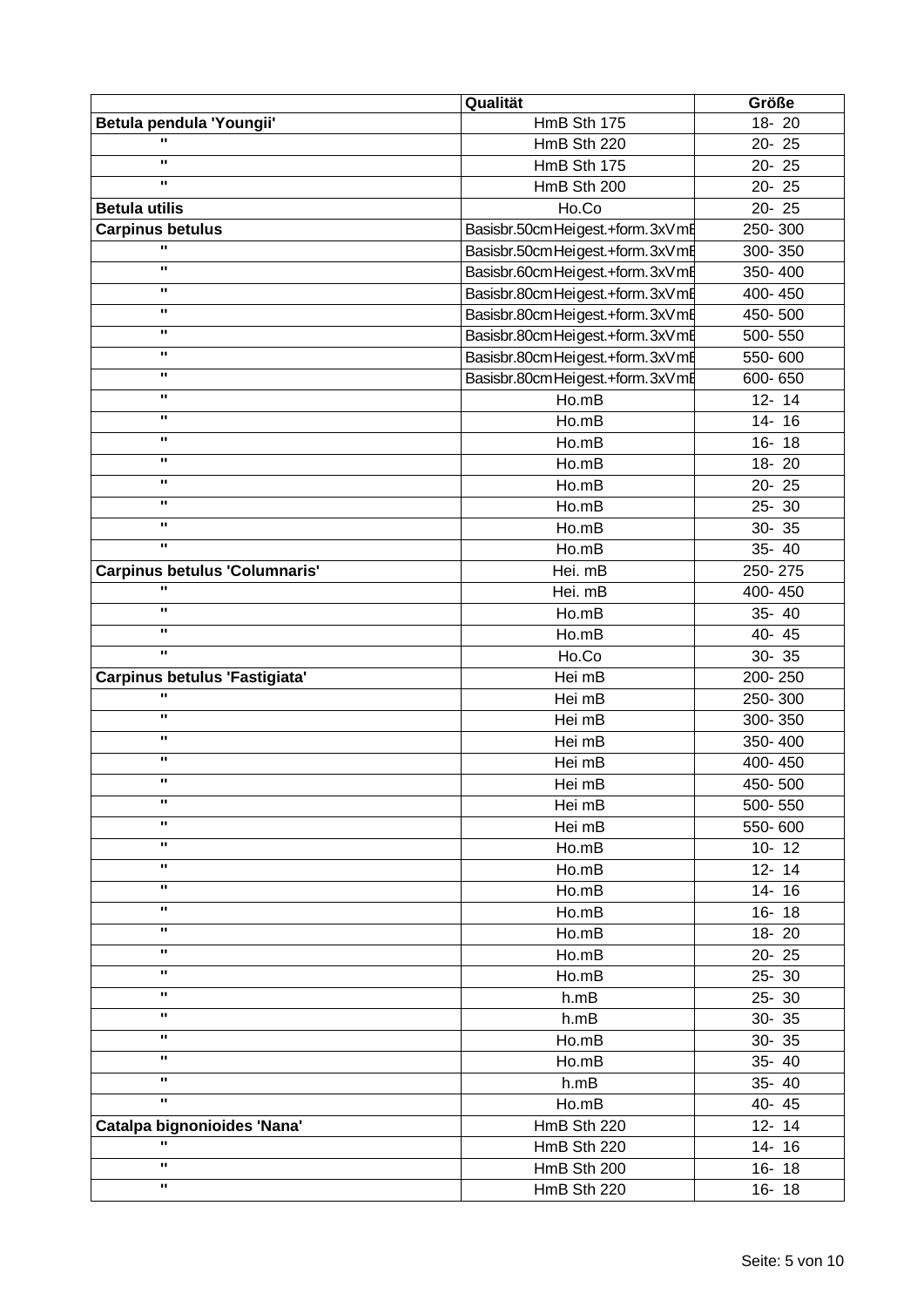|                                           | Qualität                          | Größe     |
|-------------------------------------------|-----------------------------------|-----------|
| Catalpa bignonioides 'Nana'               | HmB Sth 220                       | 18-20     |
| $\mathbf{u}$                              | HmB Sth 220                       | 20-25     |
| $\mathbf{u}$                              | HmB Sth 220                       | 25-30     |
| $\mathbf{u}$                              | HmB Sth 200                       | 35-40     |
| $\mathbf{u}$                              | Ho.Co Sth 200                     | 40-45     |
| $\mathbf{u}$                              | HmB Sth 220                       | 60- 65    |
| <b>Celtis australis</b>                   | Ho.mB                             | $14 - 16$ |
| $\mathbf{u}$                              | Ho.mB                             | $16 - 18$ |
| $\mathbf{u}$                              | Ho.mB                             | 18-20     |
| Cercidiphyllum japonicum                  | h mB                              | 20-25     |
| <b>Cornus kousa</b>                       | mB                                | 125-150   |
| Corylus av.'Contorta'                     | Sth 80 mB                         | $20 - 25$ |
| $\mathbf{u}$                              | Co                                | 175-200   |
| <b>Euonymus alatus</b>                    | mB                                | 125-150   |
| <b>Euonymus planipes</b>                  | Sth 100 mB                        | $25 - 30$ |
| <b>Fagus sylvatica</b>                    | Hei. gest. u. formiert mB         | 250-300   |
| $\mathbf{u}$                              | Hei. gest. u. formiert mB         | 300-350   |
| $\mathbf{u}$                              | Hei. gest. u. formiert mB         | 350-400   |
| $\mathbf{u}$                              | Hei. gest. u. formiert mB         | 400-450   |
| $\mathbf{u}$                              | Hei. Co                           | 450-500   |
| Fagus sylvatica 'Atropunicea'             | Breite 50cm Heigest.+form. 3xV mB | 250-300   |
| $\mathbf{u}$                              | Breite 50cm Heigest.+form. 3xV mB | 300-350   |
| $\mathbf{u}$                              | Breite 50cm Heigest.+form. 3xV mB | 350-400   |
| $\mathbf{u}$                              | Breite 70cm Heigest.+form. 3xV mB | 400-450   |
| $\mathbf{u}$                              | Breite 70cm Heigest.+form.3xV mB  | 450-500   |
| $\mathbf{u}$                              | Breite 70cm Heigest.+form. 3xV mB | 500-550   |
| $\mathbf{u}$                              | Hei. Co                           | 350-400   |
| Fagus sylvatica 'Pendula'                 | Ho.Co                             | $30 - 35$ |
| Fagus sylvatica 'Purpurea Pendula'        | Ho.mB Sth 180                     | $12 - 14$ |
| $\mathbf{u}$                              | Ho.mB Sth 180                     | 14-16     |
| $\mathbf{u}$                              | Ho.mB Sth 180                     | $16 - 18$ |
| $\mathbf{u}$                              | Ho.mB Sth 180                     | 18-20     |
| $\mathbf{u}$                              | Ho.mB Sth 180                     | $20 - 25$ |
| Fraxinus angustifolia 'Raywood'           | Ho.mB                             | 20-25     |
| <b>Fraxinus ornus 'Mecsek'</b>            | Ho.mB                             | $25 - 30$ |
| $\mathbf{u}$                              | Ho.mB                             | 35-40     |
| $\mathbf{u}$                              | Ho.mB                             | $50 - 60$ |
| <b>Juglans regia Hybridnuss</b>           | Ho.mB                             | $20 - 25$ |
| $\mathbf{u}$                              | Ho.mB                             | 25-30     |
| $\mathbf{u}$                              | Ho.mB                             | $30 - 35$ |
| Koelreuteria paniculata                   | Ho.mB                             | $20 - 25$ |
| $\mathbf{u}$                              | Ho.mB                             | 25-30     |
| $\mathbf{u}$                              | Ho.mB                             | 35-40     |
| $\mathbf{u}$                              | Ho.mB                             | 40-45     |
| Liquidambar styraciflua 'Worplesdon'      | Ho.mB                             | $12 - 14$ |
| $\mathbf{u}$                              | Ho.mB                             | $14 - 16$ |
| Liriodendron tulipifera                   | Ho.mB                             | $30 - 35$ |
| $\mathbf{u}$                              | Ho.mB                             | 40-45     |
| Liriodendron tulipifera 'Aureomarginatum' | Ho.Co                             | $30 - 35$ |
|                                           | mB                                | 350-400   |
| <b>Magnolia in Sorten</b>                 |                                   |           |
| <b>Magnolia kobus</b>                     | Ho.mB                             | $12 - 14$ |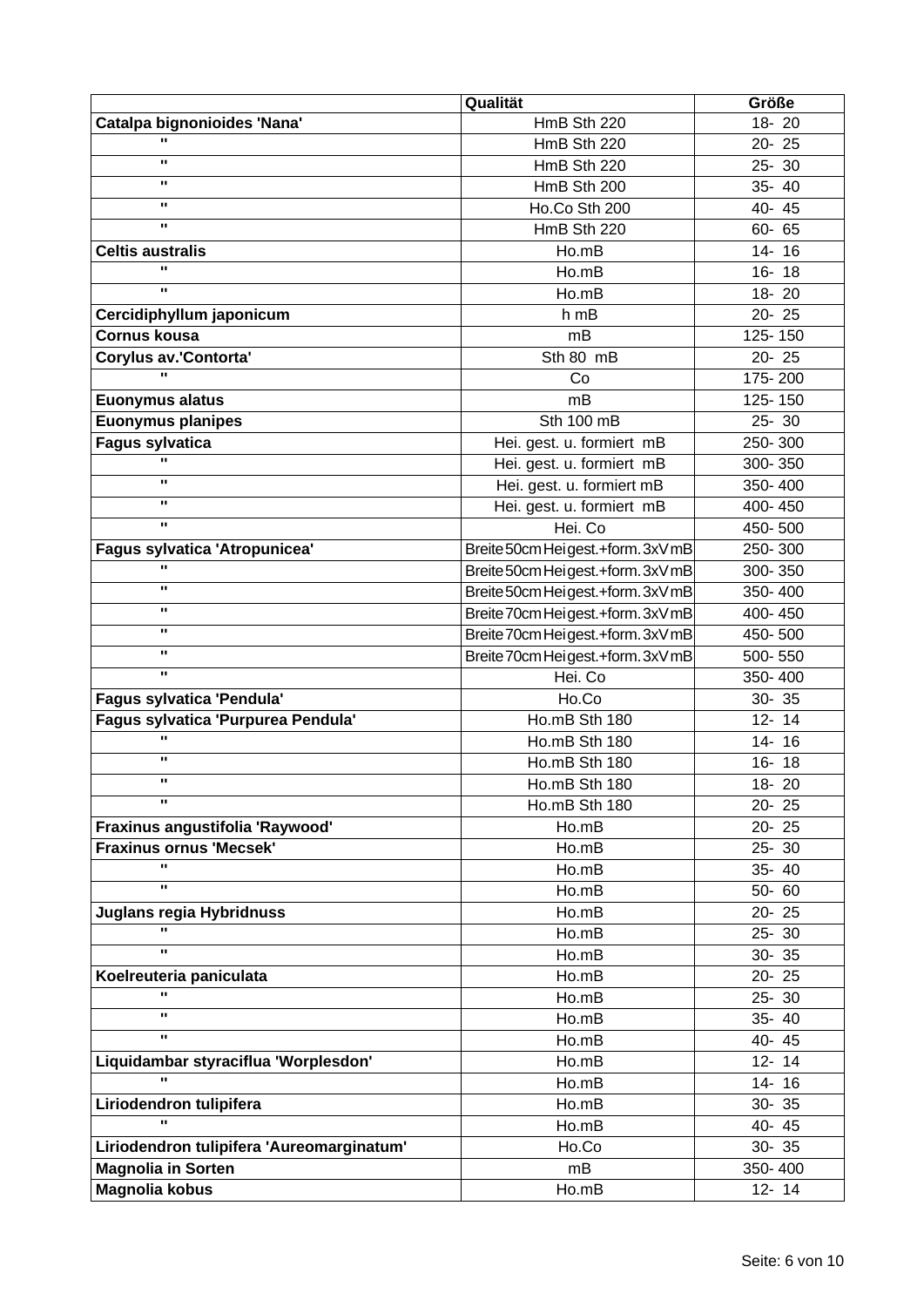|                                          | Qualität           | <b>Größe</b>         |
|------------------------------------------|--------------------|----------------------|
| Magnolia kobus                           | Ho.mB              | 14-16                |
| $\mathbf{u}$                             | Ho.mB              | 30-35                |
| $\mathbf{u}$                             | Ho.Co              | $\overline{20}$ - 25 |
| Magnolia soulangiana                     | B.m.B. extra breit | 325-350              |
| $\mathbf{u}$                             | Co                 | 225-250              |
| Magnolia stellata                        | mB                 | 150-175              |
| $\mathbf{u}$                             | mB                 | 175-200              |
| <b>Platanus hispanica</b>                | Ho.mB              | $14 - 16$            |
| $\mathbf{u}$                             | Ho.mB              | $16 - 18$            |
| $\mathbf{u}$                             | Ho.mB              | 30-35                |
| $\mathbf{u}$                             | Ho.mB              | 45-50                |
| Platanus hispanica 'Alphens Globe'       | Ho.Co              | 18-20                |
| Prunus cerasifera 'Nigra'                | $H$ mB             | 14-16                |
| $\mathbf{u}$                             | $H$ mB             | $16 - 18$            |
| $\mathbf{u}$                             | $H$ mB             | $30 - 35$            |
| $\mathbf{u}$                             | Ho.Co              | $25 - 30$            |
|                                          |                    |                      |
| Prunus lauroc.'Etna' -R-<br>$\mathbf{u}$ | extra breit BmB    | 80-100               |
| $\mathbf{u}$                             | extra breit BmB    | 100-125              |
| $\mathbf{u}$                             | extra breit BmB    | 125-150              |
|                                          | extra breit BmB    | 150-175              |
| $\mathbf{u}$                             | extra breit BmB    | 175-200              |
| п.                                       | extra breit BmB    | 200-225              |
| $\mathbf{u}$                             | extra breit BmB    | 225-250              |
| п.                                       | extra breit BmB    | 250-275              |
| $\mathbf{u}$                             | extra breit BmB    | 275-300              |
| $\mathbf{u}$                             | extra breit BmB    | 300-350              |
| Prunus lauroc.'Genolia' -R-              | extra breit BmB    | 175-200              |
| $\mathbf{u}$                             | extra breit BmB    | 250-275              |
| $\mathbf{u}$                             | extra breit BmB    | 300-350              |
| $\mathbf{u}$                             | extra breit Co     | 350-400              |
| Prunus serrulata 'Kanzan'                | Ho.Co              | 18-20                |
| Pyrus calleryana 'Chanticleer'           | Ho.mB              | $12 - 14$            |
|                                          | Ho.mB              | $14 - 16$            |
| Quercus palustris 'Green Dwarf'          | Ho.mB              | $20 - 25$            |
| $\overline{\mathbf{u}}$                  | Ho.mB              | $25 - 30$            |
| Quercus robur 'Fastigiata Koster'        | Hei.mB             | 500-600              |
| $\mathbf{u}$                             | Hei mB             | 600-700              |
| $\mathbf{u}$                             | Ho.Co              | $20 - 25$            |
| $\mathbf{H}$ .                           | Ho.Co              | $25 - 30$            |
| Quercus rubra                            | Ho.mB              | $12 - 14$            |
| $\mathbf{H}$                             | Ho.mB              | $14 - 16$            |
| $\mathbf{u}$                             | Ho.mB              | 35-40                |
| Robinia pseudoac.'Umbraculifera'         | Ho.mB              | 40-45                |
| $\mathbf{u}$                             | Ho.mB              | 45-50                |
| $\mathbf{u}$                             | Ho.mB              | 50-60                |
| Salix alba 'Tristis'                     | Ho.mB              | $8 - 10$             |
| $\mathbf{u}$                             |                    | $16 - 18$            |
| $\mathbf{u}$                             | Ho.mB              |                      |
| $\mathbf{u}$                             | Ho.mB              | $18 - 20$            |
| $\mathbf{u}$                             | Ho.mB              | $20 - 25$            |
| $\mathbf{H}$                             | Ho.mB              | $30 - 35$            |
|                                          | Ho.mB              | 35-40                |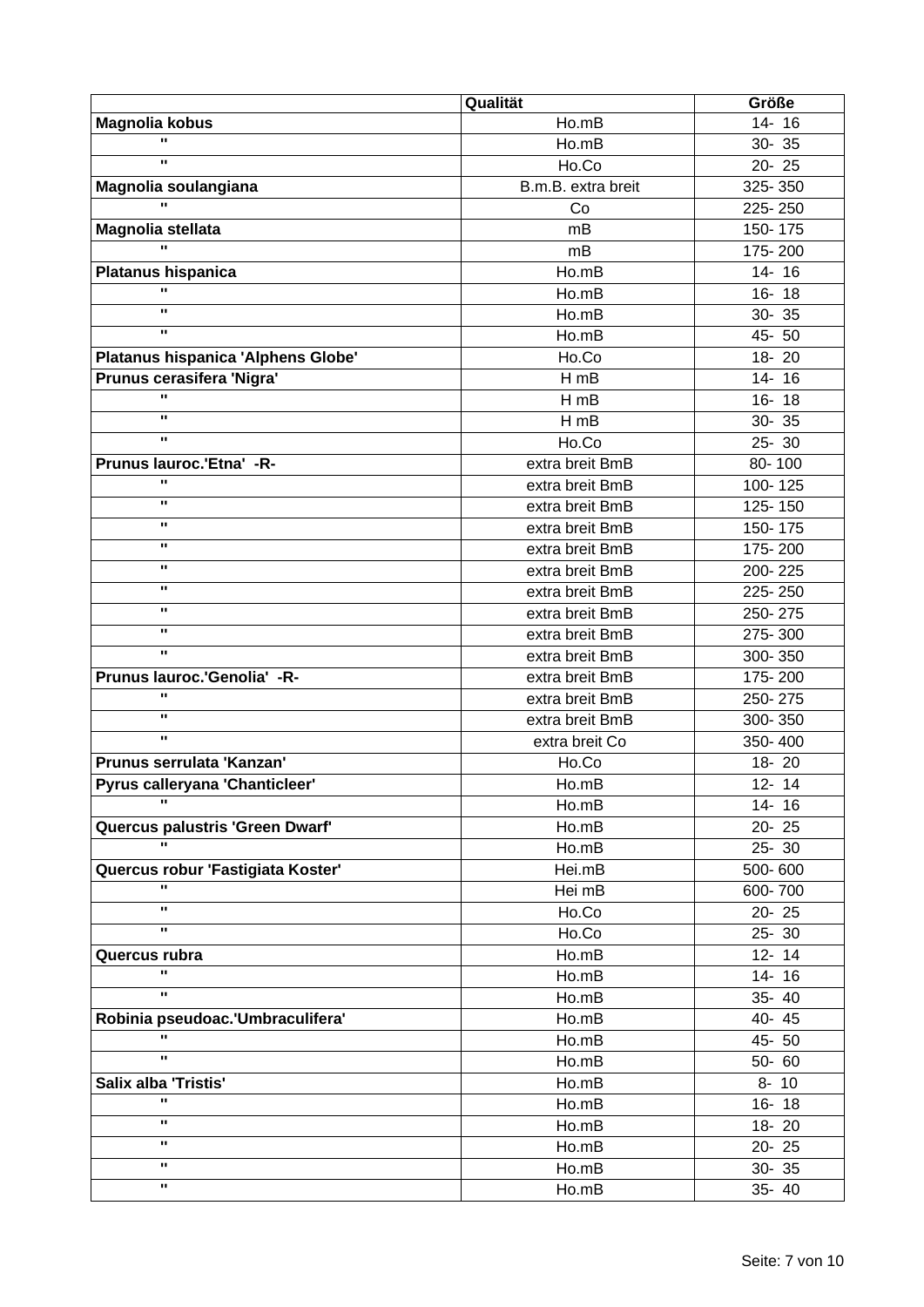|                                   | Qualität                             | Größe     |
|-----------------------------------|--------------------------------------|-----------|
| <b>Salix alba 'Tristis'</b>       | Ho.Co                                | $25 - 30$ |
| Sorbus aucuparia 'Fastigiata'     | Ho.mB                                | $25 - 30$ |
| Syringa vulg.'Michel Buchner'     | Co Schirm Br 200-300                 | 250-300   |
| <b>Syringa vulgaris in Sorten</b> | Ho.mB                                | 18-20     |
| $\mathbf{u}$                      | Ho.mB                                | $20 - 25$ |
| Tilia cordata 'Greenspire'        | Ho.mB                                | 35-40     |
|                                   | Ho.mB                                | 40-45     |
| Ulmus glabra 'Pendula'            | HmB Sth 200                          | 25-30     |
|                                   | HmB Sth 200                          | $30 - 35$ |
| $\mathbf{u}$                      | HmB Sth 200                          | 35-40     |
| $\mathbf{u}$                      | HmB Sth 200                          | 40-45     |
| $\mathbf{u}$                      | Ho.Co                                | 45-50     |
|                                   |                                      |           |
| Nadelgehölze                      |                                      |           |
| Ginkgo biloba                     | Hei mB                               | 275-300   |
| $\mathbf{u}$                      | Hei mB                               | 300-350   |
| $\mathbf{u}$                      | Hei mB                               | 500-550   |
| $\mathbf{u}$                      | ha.mB                                | $8 - 10$  |
| $\mathbf{u}$                      | ha.mB                                | $10 - 12$ |
| $\mathbf{u}$                      | Ho.mB                                | $16 - 18$ |
| $\mathbf{u}$                      | Ho.mB                                | 40-45     |
| $\mathbf{u}$                      | Ho.mB                                | 45-50     |
| Metasequoia glyptostroboides      | Ho.mB                                | 70-80     |
| $\mathbf{u}$                      | Ho.Co                                | 45-50     |
| <b>Taxus baccata</b>              | mB Heckenware 1A                     | 80-100    |
| $\mathbf{u}$                      | mB Heckenware 1A                     | 100-125   |
| $\mathbf{u}$                      | mB Heckenware 1A                     | 125-150   |
| $\mathbf{u}$                      | mB Heckenware 1A                     | 150-175   |
| п.                                | mB Heckenware 1A                     | 175-200   |
| п.                                | mB Heckenware 1A                     | 200-225   |
| п.                                | mB Heckenware 1A                     | 225-250   |
| $\mathbf{u}$                      | mB Heckenware 1A                     | 250-275   |
| ш                                 | mB Heckenware 1A                     | 275-300   |
| $\mathbf{u}$                      | mB Heckenware 1A                     | 300-325   |
| Taxus media 'Hicksii'             | mB Heckenware 1A                     | 100-125   |
| $\mathbf{u}$                      | mB Heckenware 1A                     | 125-150   |
| $\mathbf{u}$                      | mB Heckenware 1A                     | 150-175   |
| $\mathbf{u}$                      | mB Heckenware 1A                     | 175-200   |
| $\mathbf{u}$                      |                                      |           |
| $\mathbf{u}$                      | mB Heckenware 1A<br>mB Heckenware 1A | 200-225   |
| $\mathbf{u}$                      |                                      | 225-250   |
| $\mathbf{u}$                      | mB Heckenware 1A                     | 250-275   |
| $\mathbf{u}$                      | Sol.Co                               | 275-300   |
|                                   | Sol.Co                               | 300-350   |
| <b>Taxus media 'Hillii'</b>       | mB Heckenware 1A                     | 80-100    |
| $\mathbf{u}$                      | mB Heckenware 1A                     | 100-125   |
| $\mathbf{u}$                      | mB extra breit 1A                    | 125-150   |
| $\mathbf{u}$                      | mB extra breit 1A                    | 150-175   |
| $\mathbf{u}$                      | mB extra breit 1A                    | 175-200   |
| $\mathbf{u}$                      | mB extra breit 1A                    | 200-225   |
| Thuja occidentalis 'Smaragd'      | mB extra breit 1A                    | 100-125   |
| $\mathbf{u}$                      | mB extra breit 1A                    | 125-150   |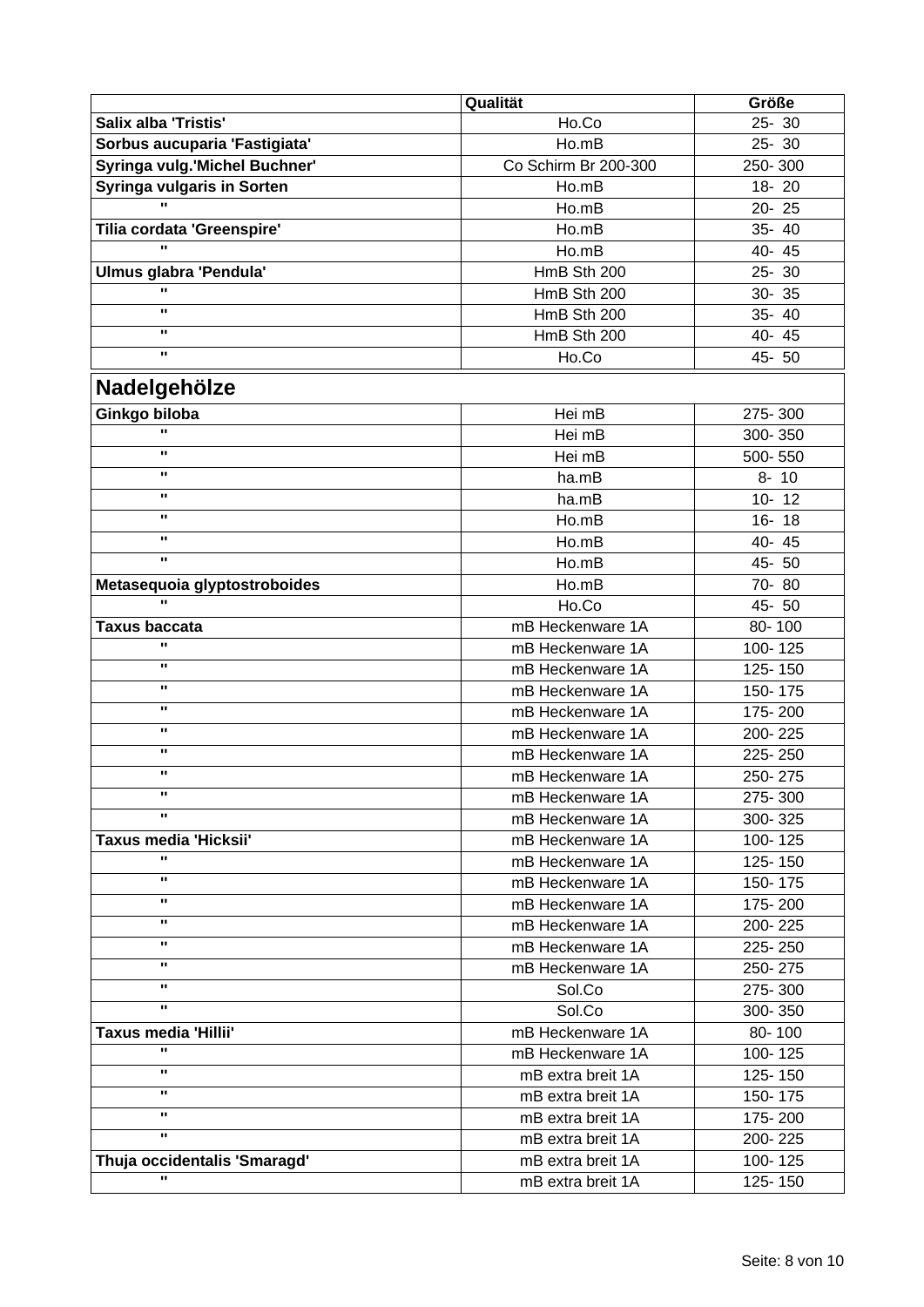|                                                     | Qualität          | Größe     |
|-----------------------------------------------------|-------------------|-----------|
| Thuja occidentalis 'Smaragd'                        | mB extra breit 1A | 150-175   |
| п                                                   | mB extra breit 1A | 175-200   |
| $\mathbf{u}$                                        | mB extra breit 1A | 200-225   |
| $\mathbf{u}$                                        | mB extra breit 1A | 225-250   |
| $\mathbf{u}$                                        | mB extra breit 1A | 250-275   |
| $\mathbf{u}$                                        | mB extra breit 1A | 275-300   |
| п.                                                  | mB extra breit 1A | 300-325   |
| п.                                                  | mB extra breit 1A | 325-350   |
| $\mathbf{u}$                                        | mB extra breit 1A | 350-375   |
| $\mathbf{u}$                                        | mB extra breit 1A | 375-400   |
| $\mathbf{u}$                                        | mB extra breit 1A | 400-450   |
| Obstgehölz                                          |                   |           |
|                                                     |                   |           |
| <b>Apfel in Sorten</b><br>$\mathbf{u}$              | Ho.Co             | 18-20     |
| $\mathbf{u}$                                        | Ho.Co             | 20-25     |
|                                                     | Ho.Co             | 25-30     |
| <b>Birne in Sorten</b><br>u,                        | Ho.Co             | 18-20     |
|                                                     | Ho.Co             | 20-25     |
| Castanea sativa 'Bouche de Betizac'<br>$\mathbf{u}$ | Ho.mB             | $12 - 14$ |
| п.                                                  | Ho.mB             | $16 - 18$ |
| $\mathbf{u}$                                        | Ho.mB             | $18 - 20$ |
|                                                     | Ho.mB             | $20 - 25$ |
| <b>Castanea sativa 'Maraval'</b>                    | Ho.mB             | $12 - 14$ |
| $\mathbf{u}$                                        | Ho.mB             | 14-16     |
| $\mathbf{u}$                                        | Ho.mB             | $16 - 18$ |
| $\mathbf{u}$                                        | Ho.mB             | 18-20     |
| $\mathbf{u}$                                        | Ho.mB             | $20 - 25$ |
| Castanea sativa Veredelung in Sorten                | Ho.mB             | $12 - 14$ |
| $\mathbf{u}$                                        | Ho.mB             | 14-16     |
| $\mathbf{u}$                                        | Ho.mB             | 16-18     |
| $\mathbf{u}$                                        | Ho.Co             | 20-25     |
| <b>Corylus avellana Fruchtsorte</b>                 | mB                | 350-400   |
| Juglans regia 'Apollo'<br><b>CAC</b>                | Ho.mB             | $8 - 10$  |
|                                                     | Ho.mB             | 14-16     |
| $\mathbf{u}$                                        | Ho.mB             | $16 - 18$ |
| Juglans regia 'Jupiter'<br><b>CAC</b>               | Ho.mB             | $8 - 10$  |
| Juglans regia 'Lake'<br><b>CAC</b>                  | $H_0.mB$          | $10 - 12$ |
| $\mathbf{u}$                                        | Ho.mB             | $12 - 14$ |
| $\mathbf{u}$                                        | Ho.mB             | $14 - 16$ |
| $\mathbf{u}$                                        | Ho.mB             | $16 - 18$ |
| Juglans regia 'Mars'<br><b>CAC</b>                  | Ho.mB             | $12 - 14$ |
| π.                                                  | Ho.mB             | $16 - 18$ |
| Juglans regia 'Saturn'                              | Ho.mB             | $10 - 12$ |
| $\mathbf{u}$                                        | Ho.mB             | $14 - 16$ |
| $\mathbf{u}$                                        | Ho.mB             | $16 - 18$ |
| Juglans regia 'Seifersdorfer Runde'<br><b>CAC</b>   | Ho.mB             | $8 - 10$  |
| Juglans regia Veredelung in Sorten                  | Ho.mB             | $8 - 10$  |
| $\mathbf{u}$                                        | Ho.mB             | $10 - 12$ |
| $\mathbf{u}$                                        | Ho.mB             | $12 - 14$ |
| $\mathbf{H}$                                        | Ho.mB             | $14 - 16$ |
| $\mathbf{H}$                                        |                   |           |
|                                                     | Ho.mB             | $16 - 18$ |